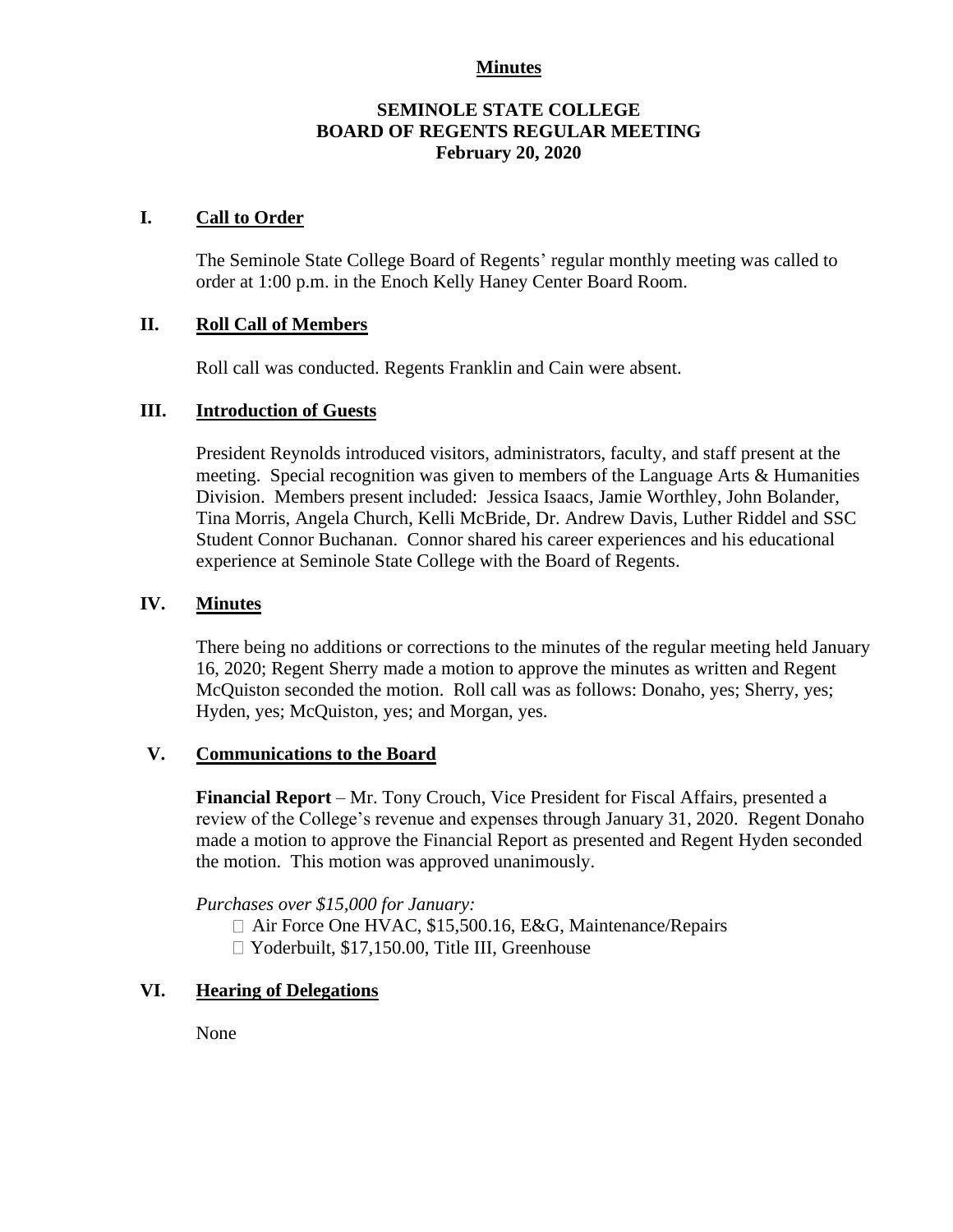Minutes SSC Board of Regents Regular Meeting February 20, 2020 Page 2

# **VII. President's Report**

President Reynolds discussed items under the President's Report and the Business portion of the agenda by utilizing a PowerPoint presentation. (See enclosed copy of the PowerPoint presentation)

*Campus Activities*– President Reynolds told the Board members about several recent and upcoming campus activities.

- President Reynolds congratulated Dr. Andrew Davis on completing his doctoral degree
- A high school speech and debate tournament was held on campus on January  $24<sup>th</sup>$ and 25th
- The Trojan Kick-Off Banquet was held on February 1<sup>st</sup>
- Dr. Jim and Karrie Utterback donated \$25,000 toward the construction of the Brian Crawford Memorial Sports Complex
- Higher Education Day at the Capitol was held on February 11<sup>th</sup> The Seminole Chamber of Commerce honored two SSC employ
- The Seminole Chamber of Commerce honored two SSC employees: Dan Hill Educator of the Month; Melissa Marshall – Staff Member of the Month
- President Reynolds gave an update on SSC sports teams
- President Reynolds gave an update on the ESP energy performance contract
- President Reynolds spoke to the Regents about the upcoming HLC accreditation visit

# **VIII. Business**

# **Consideration of Approval to Grant Tenure Status to Ms. Theran Hernandez** –

President Reynolds presented the Board with a copy of Policy II-6-4 concerning faculty tenure, a letter of recommendation of approval from Dr. Linda Goeller and Ms. Theran Hernandez's Tenure Application Summary of Evidence. President Reynolds recommended approval of granting tenure status to Ms. Hernandez. Regent Sherry made a motion to approve tenure status to Ms. Hernandez and Regent Hyden seconded this motion. Roll call was as follows: Donaho, yes; Sherry, yes; Hyden, yes; McQuiston, yes; and Morgan, yes.

**Approval of Adoption of Board Policy Regarding Social Media** – President Reynolds presented the Board with a proposed Board policy regarding social media. This policy was developed by the media relations staff in conjunction with efforts across the state. President Reynolds recommended approval of this policy. Regent McQuiston made a motion to approve the Social Media Policy as presented and Regent Donaho seconded this motion. Roll call was as follows: Donaho, yes; Sherry, yes; Hyden, yes; McQuiston, yes; and Morgan, yes.